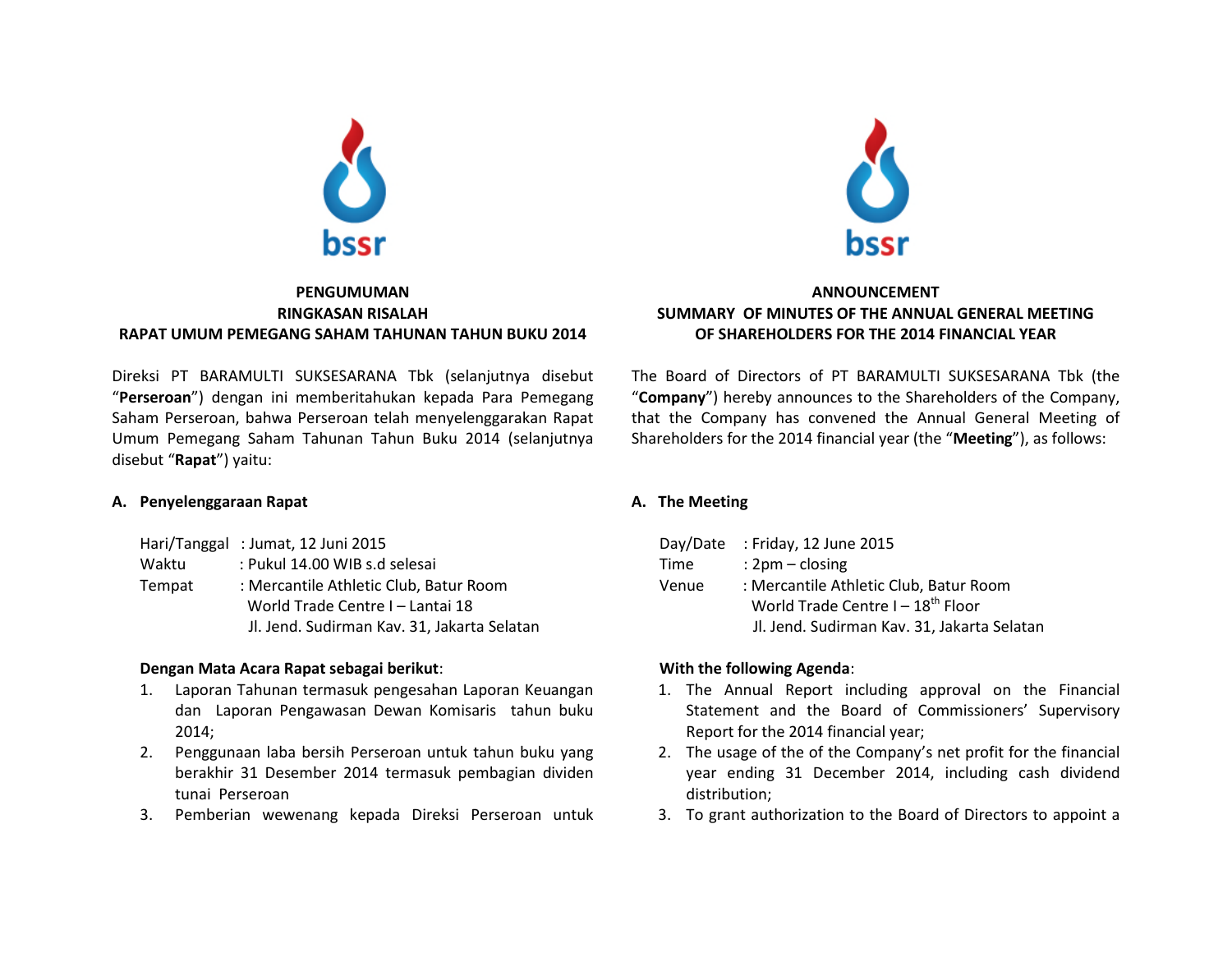menunjuk Kantor Akuntan Publik independen yang akan mengaudit Laporan Keuangan Perseroan untuk tahun buku yang berakhir tanggal 31 Desember 2015 serta untuk menetapkan honorarium Kantor Akuntan Publik tersebut berikut persyaratan dan penunjukannya;

- 4. Penetapan honorium dan tunjangan bagi Dewan Komisaris Perseroan dan persetujuan pemberian wewenang kepada Komisaris Utama untuk menetapkan gaji, tunjangan dan atau honorarium anggota Direksi Perseroan;
- 5. Persetujuan Perubahan Anggaran Dasar Perseroan;
- 6. Perubahan Direksi dan Dewan Komisaris Perseroan;

# **B. Anggota Direksi dan Dewan Komisaris Perseroan yang hadir pada saat Rapat**

### Direksi:

- 1. Direktur Utama : Henry Angkasa
- 2. Direktur : Eric Rahardja
- 3. Direktur : Ramanathan Vaidyanatahan
- 4. Direktur : Daniel Suharya

### Dewan Komisaris:

- 1. Komisaris : Stephen Ignatius Suharya
- 2. Komisaris : Ir. H. Agus Gurlaya Kartasasmita
- 3. Komisaris Independen : Drs. Doddy Sumantyawan H., SH.

# **C. Kehadiran Dalam Rapat**

Rapat tersebut telah dihadiri oleh 2.452.772.874 (dua miliar empat ratus lima puluh dua juta tujuh ratus tujuh puluh dua ribu delapan ratus tujuh puluh empat) saham, yang memiliki hak Registered Public Accountant firm to audit the Company's books for the financial year ending December  $31<sup>st</sup>$ , 2015 and to determine the fee for the services rendered by the Registered Public Account including the terms of the appointment;

- 4. Determination on the remuneration and allowances for the Company's Board of Commissioners and to grant the authorization to the President Commissioners to determine salary, allowances and/or honorarium for the Company's Board of Directors;
- 5. Approval of the amendment the Company's Articles of Associations;
- 6. Change of the Company's Board of Directors and Board of Commissioners.

# **B. Attendance of the Company's Board of Directors and Board of Commissioners in the Meeting**

Board of Directors:

- 1. President Director : Henry Angkasa 2. Director : Eric Rahardja 3. Director : Ramanathan Vaidyanatahan
- 4. Director : Daniel Suharya

Board of Commissioners:

- 1. Commissioner : Stephen Ignatius Suharya
- 2. Commissioner : Ir. H. Agus Gurlaya Kartasasmita
- 3. Independent Commissioner: Drs. Doddy Sumantyawan H., SH.

# **C. Presence of a Quorum**

The Meeting was attended by holder of 2.452.772.874 (two billion four hundred fifty two million seven hundred seventy two thousand eight hundred and seventy four) shares or its proxy,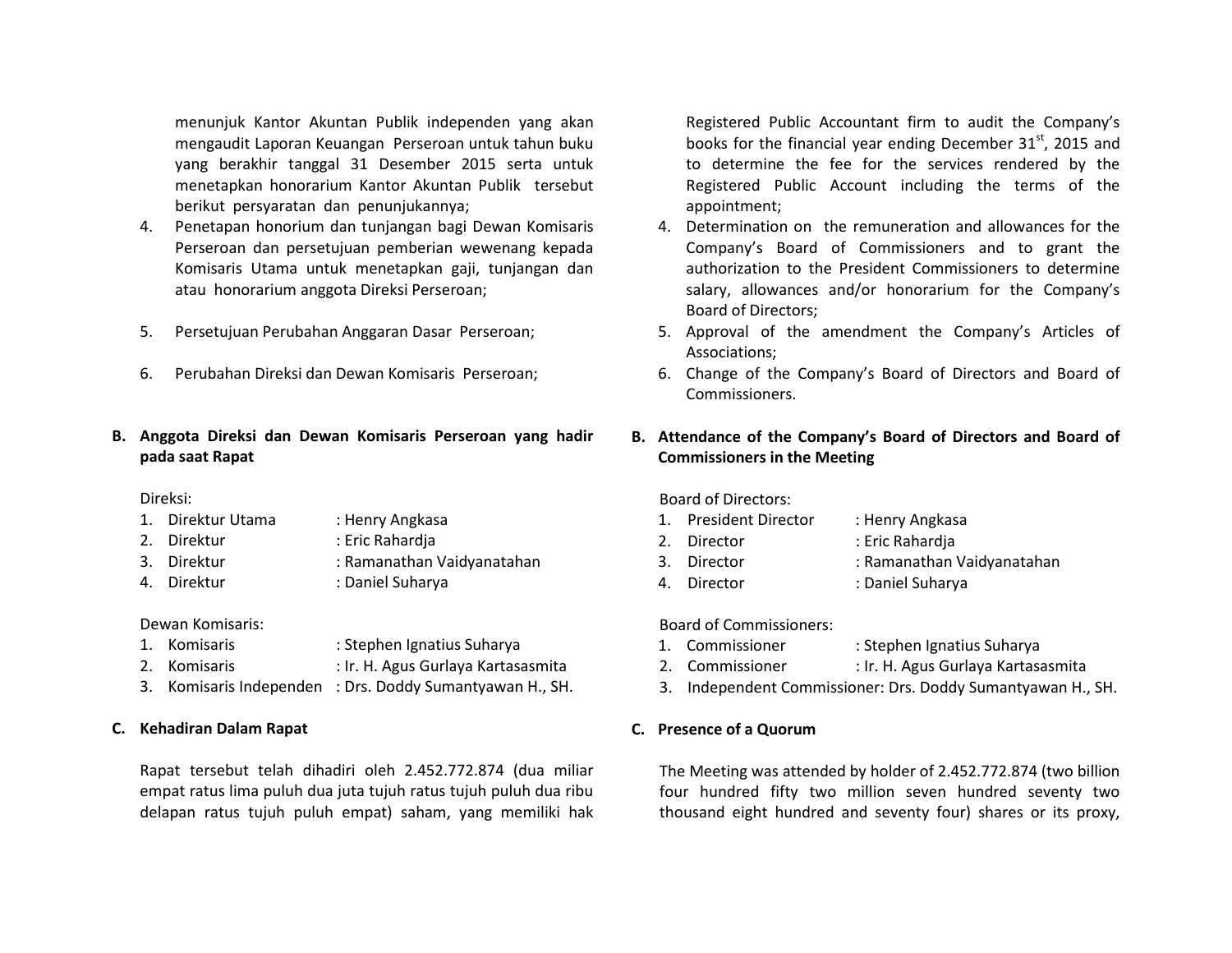suara yang sah atau setara dengan 93,74% (sembilan puluh tiga koma tujuh empat persen) dari seluruh jumlah saham dengan hak suara yang sah yang telah dikeluarkan oleh Perseroan.

**D. Dalam Rapat setiap Pemegang Saham atau wakilnya diberikan kesempatan untuk mengajukan pertanyaan dan/atau memberikan pendapat terkait setiap Mata Acara Rapat.**

Tidak ada Pemegang Saham yang mengajukan pertanyaan dan/atau memberikan pendapat untuk seluruh Mata Acara Rapat dalam Rapat.

**E. Mekanisme pengambilan keputusan dalam Rapat adalah dilakukan dengan cara musyawarah untuk mufakat. Apabila musyawarah untuk mufakat tidak tercapai, maka dilakukan pemungutan suara:**

Hasil pengambilan keputusan untuk seluruh Mata Acara Rapat dilakukan dengan cara musyawarah untuk mufakat.

**F. Keputusan Rapat adalah sebagai berikut :**

Mata Acara Rapat I:

- a. Menyetujui dan menerima baik Laporan Tahunan termasuk Laporan Direksi dan Laporan Pengawasan Dewan Komisaris untuk tahun buku yang berakhir pada 31 Desember 2014; dan
- b. Menyetujui dan mengesahkan Laporan Keuangan Perseroan untuk tahun buku yang berakhir pada 31 Desember 2014 yang telah diaudit oleh **Kantor Akuntan Publik Y.Santosa dan Rekan** sebagaimana tercantum dalam laporannya Nomor AD15/P.TY1/03.13.01 tanggal 13 Maret 2015 dengan pendapat **wajar dalam semua hal yang material**, dengan

who has valid voting rights or in equivalent to 93,74% (ninety three point seventy four percent) of the total shares with valid voting right which has been issued by the Company.

**D. For each of the Agenda discussed in the Meeting, the Company always provided a session for Shareholders to raise their questions and/or suggestions**

There were no Shareholders who raised questions and/or suggestions for the entire Agenda of the Meeting.

**E. The mechanism to reach a resolution in the Meeting was based on deliberations for a consensus. If a consensus are not reached, the resolution shall be made based on voting mechanism**

The resolutions for the entire Agenda of the Meeting were based on deliberations for a consensus.

### **F. The Resolutions of the Meeting were as follows:**

#### First Agenda:

- a. Approved and accepted the Annual Report including the Board of Directors' Report and the Board of Commissioners' Supervisory Report for the financial year ending 31 December 2014; and
- b. Approved and ratified the Financial Statement of the Company for the financial year ending 31 December 2014, which was audited by Registered Public Accountant (*Kantor Akuntan Publik*) **Y.Santosa dan Rekan** as in the Report No: AD15/P.TY1/03.13.01 dated 13 March 2015 with an opinion of fairly on all material respects, therefore gave full release and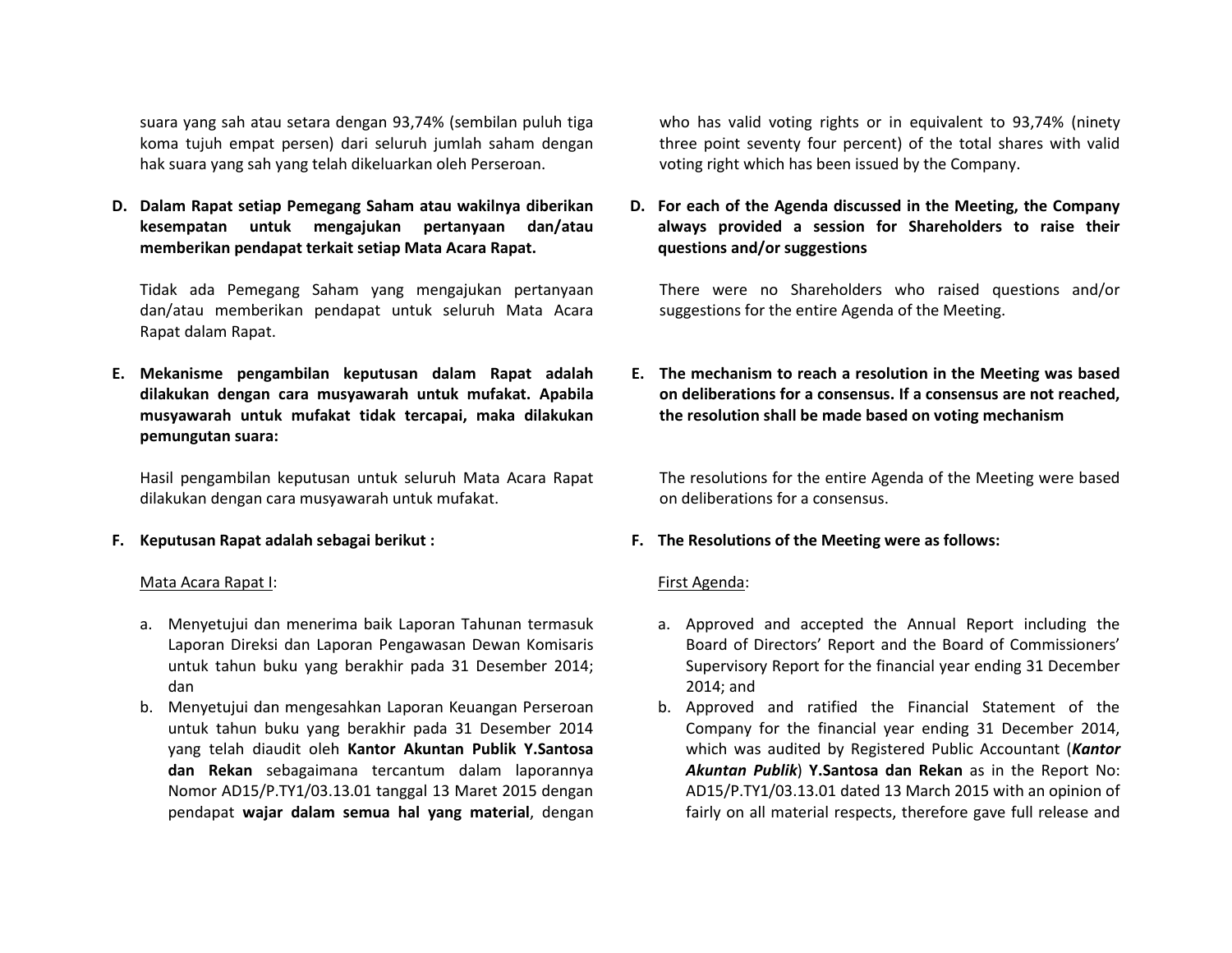demikian memberikan pembebasan dan pelunasan (acquitet-de-charge) kepada anggota Direksi atas tindakan pengurusan dan kepada anggota Dewan Komisaris atas tindakan pengawasan yang telah mereka jalankan selama tahun buku 2014 sepanjang tindakan mereka tercantum dalam Laporan Keuangan Perseroan untuk tahun buku yang berakhir pada 31 Desember 2014 dengan ketentuan bahwa tindakan-tindakan tersebut tidak bertentangan atau melanggar peraturan perundang-undangan yang berlaku.

#### Mata Acara Rapat II:

Menyetujui menetapkan penggunaan laba bersih tahun berjalan yang diatribusikan kepada pemilik entitas induk Perseroan sebesar **USD 2,533,846** yang akan digunakan untuk:

- (i) Sebesar **USD 100,000 (seratus ribu Dollar Amerika Serikat)** ditetapkan sebagai cadangan wajib, guna memenuhi ketentuan Pasal 70 Undang-undang No. 40 tahun 2007 tentang Perseroan Terbatas;
- (ii) Sebesar **USD 1,500,000 (satu juta lima ratus ribu Dollar Amerika Serikat)** ditetapkan sebagai dividen tunai untuk 2.616.500.000 (dua milyar enam ratus enam belas juta lima ratus ribu) saham yang ditempatkan dan disetor penuh dalam Perseroan atau sebesar USD 0,000573285 atau setara dengan Rp. 7,5 per lembar saham, berdasarkan kurs tengah yang ditetapkan oleh Bank Indonesia pada tanggal 6 Mei 2015 atau USD  $1 =$  Rp. 13.040; dengan syarat dan ketentuan sebagai berikut:
	- a. Dividen tunai akan dibayarkan kepada pemegang saham yang tercatat dalam Daftar Pemegang Saham (*recording date)* tanggal 24 Juni 2015;
	- b. Dividen Tunai dan akan dibayarkan selambat-lambatnya 30 hari kalender setelah diumumkannya Ringkasan Risalah Rapat;

discharge (*acquit-et-de-charge*) to all members of the Company's Board of Directors for their management duties and to all members of the Company's Board of Commissioner for their supervisory duties, which had been conducted during the 2014 financial year, provided that the actions were covered in the Financial Statement of the Company for the financial year ending 31 December 2014 and as long as such actions were not in violation or breached the prevailing laws and regulations.

### Second Agenda:

Approved the determination of the nett profit which attributed to the owner of the Company's holding entity in the amount of **USD 2,533,846** will be utilized for:

- (i) In the amount of **USD 100,000 (one hundred US Dollar)** was declared as Reserves in order to comply with Article 70 of the Law No. 40 Year 2007 on the Limited Liability Company;
- (ii) In the amount of **USD 1,500,000 (one million and five hundred thousand USD Dollar)** was declared as cash dividend for 2.616.500.000 (two billion six hundred and sixteen million five hundred thousand) issued and paid up shares of the Company or in the amount of USD 0,000573285 or equivalent to Rp. 7.5 per share, based on the exchanged rate currency determined by Bank Indonesia on 6 May 2015 or USD  $1 =$ Rp.13.040; with the following terms and conditions:
	- a. Cash Dividend shall be paid to the shareholders, as recorded on the Shareholders List on 24 June 2015 (*recording date)*;
	- b. Cash Dividend shall be paid by the latest of 30 (thirty) calendar days after the Announcement of Summary of Minutes of the Meeting;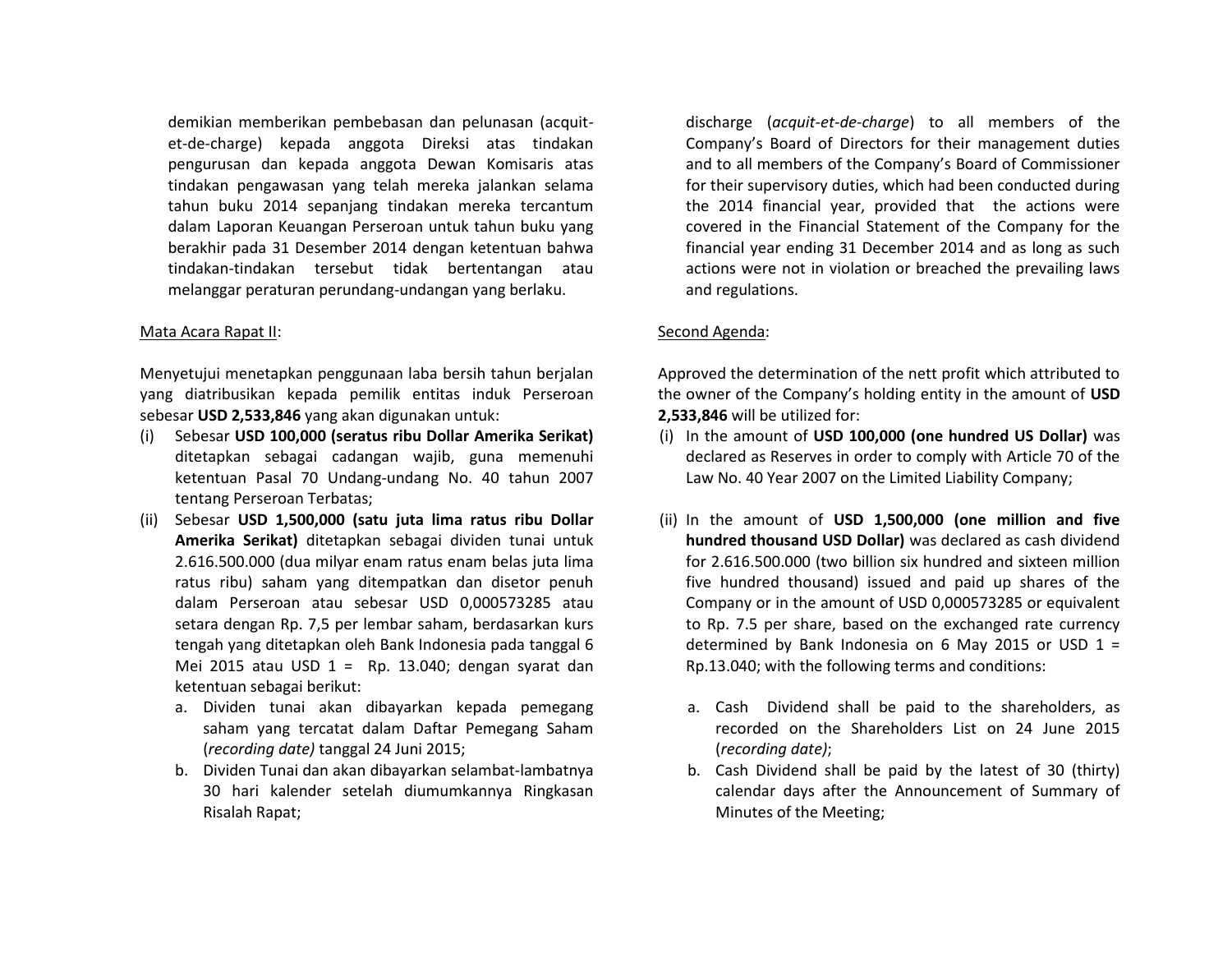- c. Memberikan kuasa dan wewenang kepada Direksi Perseroan untuk menetapkan hal-hal yang berkaitan dengan pelaksanaan pembayaran dividen tunai dengan memperhatikan ketentuan peraturan perundangundangan yang berlaku.
- (iii) Sisanya sebesar **USD 933,846 (sembilan ratus tiga puluh tiga ribu delapan ratus empat puluh enam Dollar Amerika Serikat)** ditetapkan sebagai laba ditahan.

### Mata Acara Rapat III:

Menyetujui memberikan kuasa dan pelimpahan kewenangan kepada Direksi untuk menunjuk dan menentukan honorarium Akuntan Publik Perseroan dalam melaksanakan audit terhadap laporan keuangan Perseroan untuk tahun buku yang berakhir pada 31 Desember 2015, termasuk menentukan syarat dan ketentuan penunjukan tersebut.

### Mata Acara Rapat IV:

- a. Menyetujui memberikan kuasa dan wewenang kepada pemegang saham yaitu Tuan Insinyur ATHANASIUS TOSSIN SUHARYA untuk menentukan besarnya honorarium dan tunjangan kepada masing-masing anggota Dewan Komisaris untuk tahun 2015.
- b. Menyetujui pelimpahan kewenangan kepada Komisaris Utama untuk menentukan gaji dan tunjangan anggota Direksi untuk tahun 2015.

### Mata Acara Rapat V:

a. Menyetujui merubah dan menyusun kembali seluruh ketentuan Anggaran Dasar Perseroan antara lain untuk disesuaikan dengan ketentuan Peraturan-Peraturan Otoritas Jasa Keuangan termasuk tetapi tidak terbatas pada: (i) Peraturan Otoritas Jasa Keuangan Nomor 32/POJK.04/2014

- c. To give authorization to the Company's Board of Directors to determine any matters related to the implementation of cash dividend payment in accordance with the prevailing laws and regulations.
- (iii) The remaining balance of **USD 933,846 (nine hundred thirty three thousand eight hundred and fourty six US Dollar** was declared as retained earnings.

# Third Agenda:

Approved and delegated authorization to the Company's Board of Directors to appoint and to determine the fees for the Company's registered public accountant, in order to perform the audit for the Company's Financial Statement for the financial year ending 31 December 2015, including the terms and conditions on such appointment.

### Fourth Agenda:

- a. Approved and authorized a shareholder, Mr. Ir. Athanasius Tossin Suharya, to determine the salary and allowances of respective members of the Board of Commissioners for year 2015.
- b. Approved the delegation of authorization to the President Commissioner to determine the salary and allowances of the Board of Directors for year 2015.

# Fifth Agenda:

a. Approved to amend and to reinstate all the provisions of the Articles of Associations of the Company, among others to be adjusted in compliance with the Regulations of the Financial Services Authority (OJK) including but not limited to (i) OJK Regulation No: 32/POJK.04/2014 (hereinafter shall be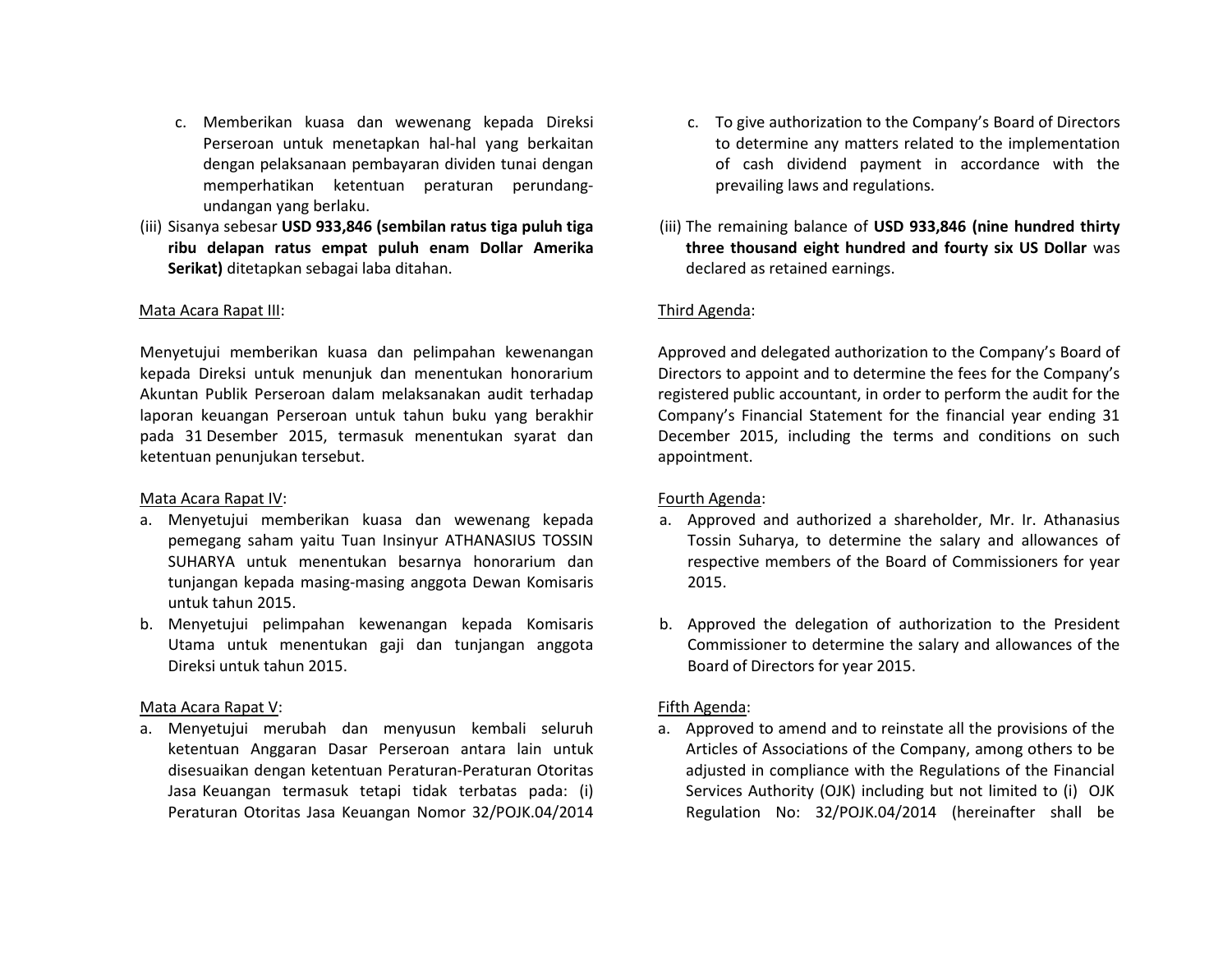(selanjutnya disebut "POJK 32"); (ii) Peraturan Otoritas Jasa Keuangan No. 33/POJK.04/2014 (selanjutnya disebut "POJK 33"), sesuai dengan lampiran dalam Risalah Rapat.

b. Menyetujui memberikan kuasa kepada Direksi Perseroan dengan hak subtitusi untuk menyatakan keputusan untuk Mata Acara Rapat ini termasuk untuk menyusun dan menyatakan kembali seluruh ketentuan Anggaran Dasar Perseroan dalam Akta Notaris serta memberitahukan dan/atau mengajukan permohonan persetujuan atas perubahan Anggaran Dasar Perseroan tersebut kepada Menteri Hukum dan Hak Asasi Manusia Republik Indonesia dan melakukan segala tindakan yang diperlukan sehubungan dengan perubahan Anggaran Dasar tersebut.

### Mata Acara Rapat VI:

- a. Menyetujui pengunduran diri dari :
	- Bapak Athanasius Tossin Suharya dari jabatannya selaku Komisaris Utama;
	- Bapak Anil Sardana dari jabatannya selaku Wakil Komisaris Utama;
	- Bapak Sowmyan Ramakrishnan dari jabatannya selaku Komisaris;
	- Bapak Daniel Suharya dari jabatannya selaku Direktur;
	- Bapak Soelendro A.S dari jabatannya selaku Direktur Independen;

terhitung sejak ditutupnya Rapat ini dengan mengucapkan terima kasih atas kontribusinya selama ini menjabat di Perseroan.

b. Menyetujui usulan pengangkatan masing-masing anggota Direksi dan Dewan Komisaris Perseroan sebagaimana diajukan oleh Pemegang Saham.

Dengan demikian terhitung sejak tanggal ditutupnya Rapat, susunan anggota Direksi dan Dewan Komisaris Perseroan menjadi sebagai berikut :

referred to as "POJK 32"); (ii) OJK Regulation No: 33/POJK.04/2014 (hereinafter shall be referred to as "POJK 33"), as per the attachment in the Minutes of Meeting.

b. Approved to give authorization to the Company's Board of Directors, with substitution right, to reinstate this resolution in this Fifth Agenda including to arrange and to reinstate all provisions of the Company's Articles of Associations into a notarial deed, to notify and/or to submit the application for approval on the said amendment of the Company's Articles of Association to the Ministry of Law and Human Rights of the Republic of Indonesia and to do any necessary actions in relation with the amendment of the Articles of Associations.

### Sixth Agenda:

- a. Approved the resignations of:
	- Mr. Athanasius Tossin Suharya from his position as the President Commissioner;
	- Mr. Anil Sardana from his position as the Vice President Commissioner;
	- Mr. Sowmyan Ramakrishnan from his positions as the Commissioner;
	- Mr. Daniel Suharya from his position as the Director;
	- Mr. Soelendro A.S from his position as the Independent Director;

effectively as of the closing of the Meeting with appreciation for their contribution during the term of office in the Company.

b. Approved the proposals on the appointment of respective members of the Companys' Board of Directors and Board of Commissioners, which were submitted by the shareholders. Therefore effectively as of closing of the Meeting, the Company's Board of Directors and Board of Commissioners, shall become: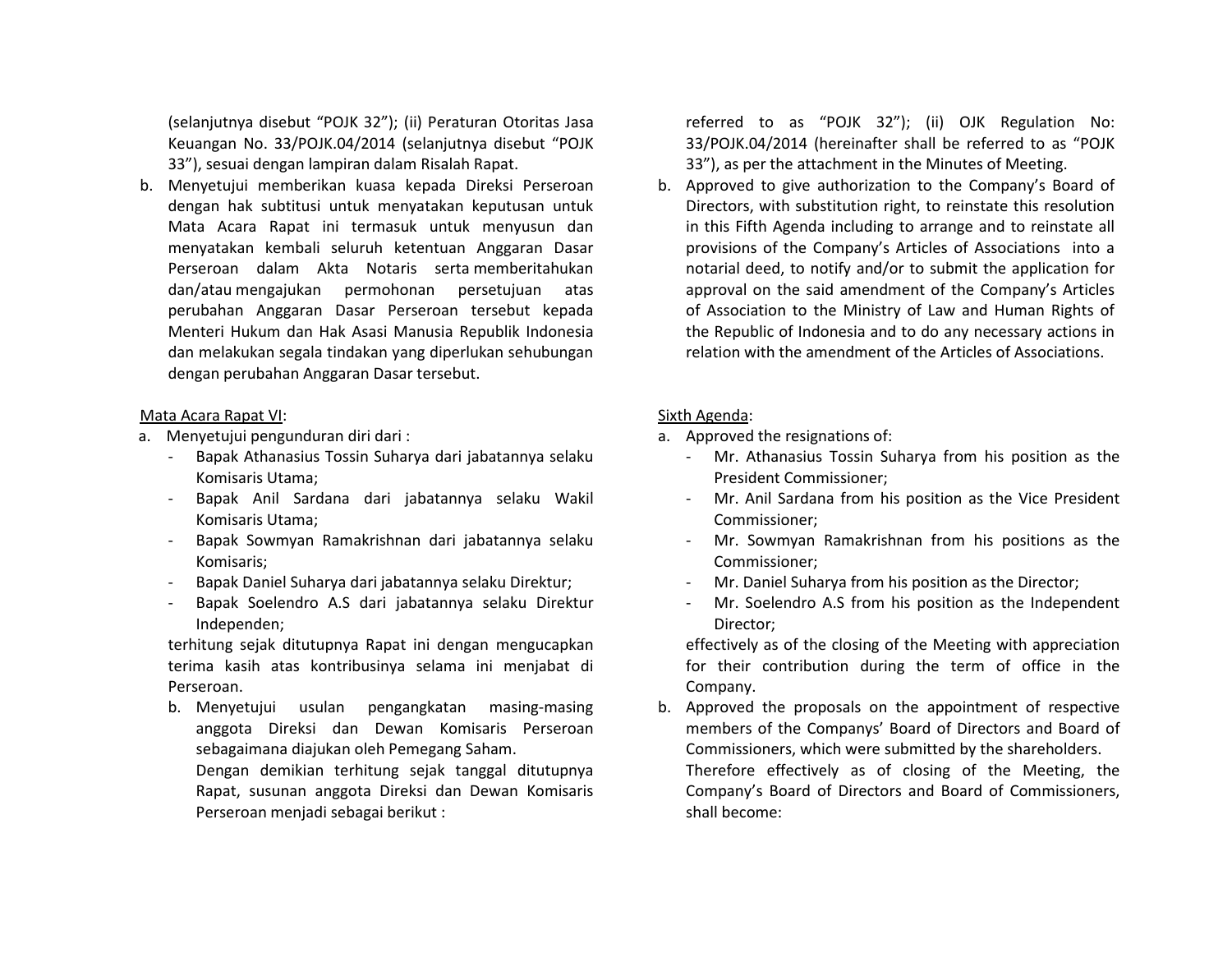#### **DIREKSI :**

Direktur Utama: Henry Angkasa**;** Wakil Direktur Utama: Minesh Shri Krisna Dave; Direktur: Lina Suwarly; Direktur: Deepak Mahendra; Direktur: Eric Rahardja; Direktur: Ramanathan Vaidyanathan; Direktur Independen: Tengku Alwin Aziz. **DEWAN KOMISARIS :** Komisaris Utama merangkap Komisaris Independen: Drs. Doddy Sumantyawan H.S., SH; Wakil Komisaris Utama: Ramesh N.Subramanyam; Komisaris: Stephen Ignatius Suharya; Komisaris: Shubh Shrivastava; Komisaris: Daniel Suharya; Komisaris Independen: Ir. H. Agus G. Kartasasmita; Komisaris Independen: Herry Tjahjana;

Komisaris Independen: Ir. H. Iman Taufik.

c. Menyetujui memberikan kuasa kepada Direksi Perseroan untuk menyatakan keputusan Mata Acara Rapat ini di hadapan Notaris, memberitahukan dan/atau mendaftarkankan kepada pihak yang berwenang sebagaimana diperlukan serta melakukan segala tindakan yang diperlukan sehubungan dengan keputusan Mata Acara Rapat ini.

Selanjutnya sehubungan dengan keputusan Mata Acara Rapat Kedua sebagaimana tersebut di atas dimana Rapat telah memutuskan untuk dilakukan pembayaran dividen dari laba bersih Perseroan sebesar **USD 1,500,000 (satu juta lima ratus ribu Dollar Amerika Serikat)** ditetapkan sebagai dividen tunai untuk 2.616.500.000 (dua milyar enam ratus enam belas juta lima ratus ribu) saham yang ditempatkan dan disetor penuh dalam Perseroan atau sebesar USD 0,000573285 atau setara dengan Rp. 7,5 per lembar saham,

### **BOARD OF DIRECTORS :**

President Director: Henry Angkasa**;** Vice President Director: Minesh Shri Krisna Dave; Director: Lina Suwarly; Director: Deepak Mahendra; Director: Eric Rahardja; Director: Ramanathan Vaidyanathan; Independent Director: Tengku Alwin Aziz. **BOARD OF COMMISSIONERS:** President Commissioner and Independent Commissioner: Drs. Doddy Sumantyawan H.S., SH; Vice President Commissioner: Ramesh N. Subramanyam; Commissioner: Stephen Ignatius Suharya; Commissioner: Shubh Shrivastava; Commissioner: Daniel Suharya; Independent Commissioner: Ir. H. Agus G. Kartasasmita; Independent Commissioner: Herry Tjahjana; Independent Commissioner: Ir. H. Iman Taufik.

c. Approved to authorize the Company's Board of Directors to reinstate the resolution of this Agenda before the notary, to notify and/or to register to the authorized institutions, as required, and to perform any necessary action in relation with the resolution of this Agenda.

Furthermore, pertaining to the Resolution of the Second Agenda as earlier mentioned, the Meeting had approved on the cash dividend payment from the Company's net profit in the amount of USD **1,500,000 (one milion and five hundred thousand US Dollar)** was declared as cash dividend for 2.616.500.000 (two billion six hundred and sixteen million five hundred thousand) issued and paid up shares saham of the Company or in the amount of USD 0,000573285 or in equivalent with Rp. 7,5 per share, based on the exchanged currency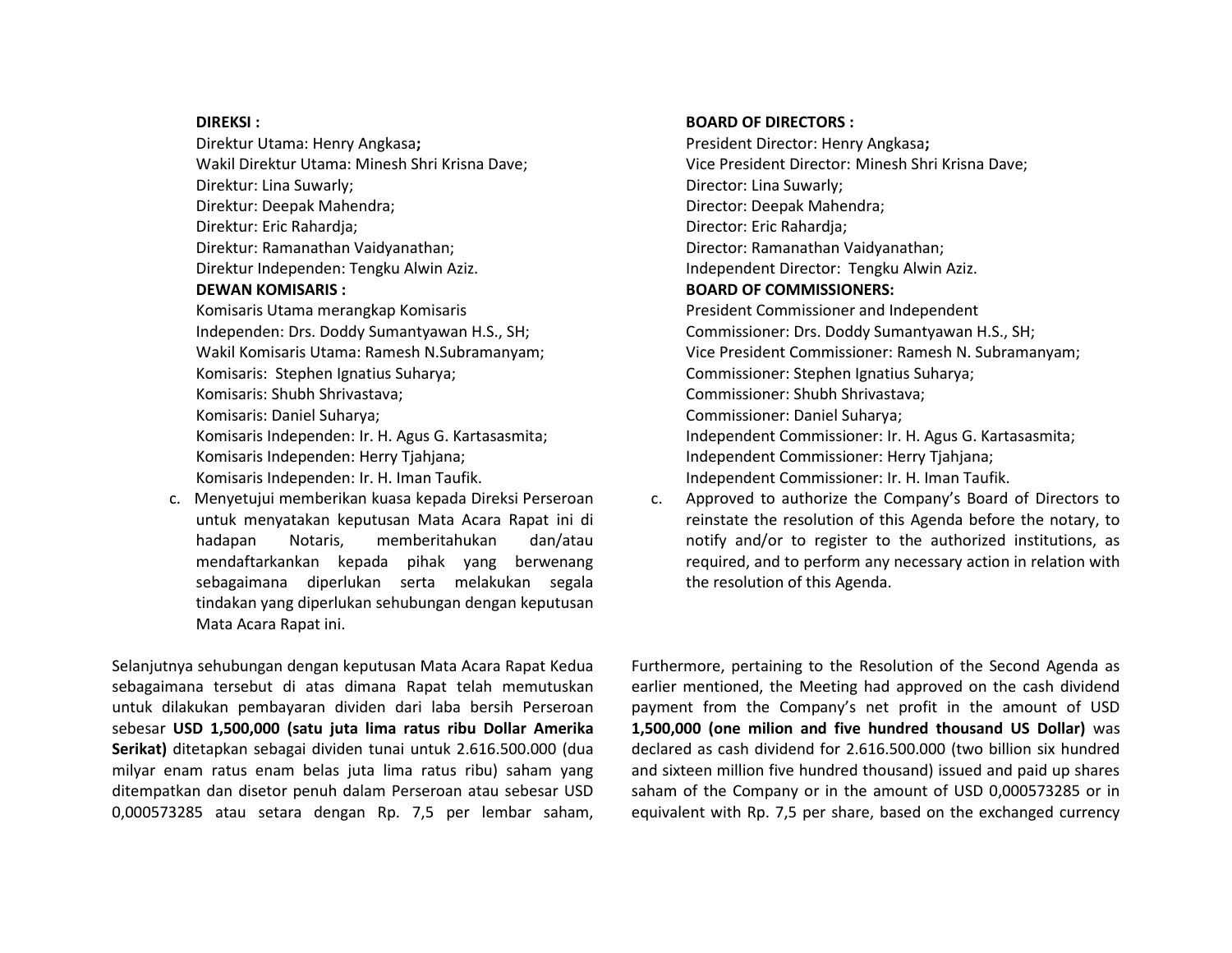berdasarkan kurs tengah yang ditetapkan oleh Bank Indonesia pada tanggal 6 Mei 2015 atau USD  $1 =$  Rp. 13.040; maka dengan ini diberitahukan Jadwal dan Tata cara Pembagian Dividen Tunai Tahun Buku 2014 sebagai berikut:

| <b>No</b>      | Keterangan                                                                 | <b>Tanggal</b>             |              |
|----------------|----------------------------------------------------------------------------|----------------------------|--------------|
| 1              | Akhir Periode                                                              | • Pasar Reguler dan        | 19 Juni 2015 |
|                | Perdagangan Saham<br>Dengan Hak atas<br>Dividen (Cum Dividen)              | Negosiasi<br>• Pasar Tunai | 24 Juni 2015 |
| $\overline{2}$ | Awal Periode                                                               | • Pasar Reguler dan        | 22 Juni 2015 |
|                | Perdagangan Saham<br>Tanpa Hak Dividen (Ex<br>Dividen)                     | Negosiasi<br>• Pasar Tunai | 25 Juni 2015 |
| 3              | Tanggal Daftar Pemegang Saham yang berhak<br>atas Dividen (Recording Date) |                            | 24 Juni 2015 |
| 4              | Tanggal Pembayaran Dividen Tunai                                           |                            | 15 Juli 2015 |

#### **JADWAL PEMBAGIAN DIVIDEN TUNAI TAHUN BUKU 2014**

#### **TATA CARA PEMBAYARAN DIVIDEN TUNAI :**

- 1. Dividen Tunai akan dibagikan kepada pemegang saham yang namanya tercatat dalam Daftar Pemegang Saham Perseroan ("DPS") atau *recording date* pada tanggal 24 Juni 2015 dan/atau pemilik saham perseroan pada sub rekening efek di PT Kustodian Sentral Efek Indonesia ("KSEI") pada penutupan perdagangan tanggal 24 Juni 2015.
- 2. a. Bagi Pemegang Saham yang sahamnya dimasukkan dalam penitipan kolektif KSEI, pembayaran dividen tunai dilaksanakan melalui KSEI dan akan didistribusikan ke dalam rekening perusahan Efek dan/atau Bank Kustodian pada tanggal 15 Juli 2015. Bukti pembayaran dividen tunai akan disampaikan oleh KSEI kepada Pemegang Saham melalui Perusahaan Efek dan/atau Bank Kustodian dimana Pemegang Saham membuka rekeningnya.
	- b. Sedangkan bagi Pemegang Saham yang sahamnya tidak

rate determined by Bank Indonesia on 6 May 2015 or USD  $1 =$  Rp. 13.040; it is announced the Schedule and the Procedure for the Payment of Cash Dividend for the Financial Year 2014 as follow:

| <b>No</b>      | <b>Decriptions</b>                                                                                                           | Date                                                    |                              |
|----------------|------------------------------------------------------------------------------------------------------------------------------|---------------------------------------------------------|------------------------------|
| $\mathbf{1}$   | Last Date of the trading period<br>of the Company's shares on the<br>Stock Exchange with dividend<br>right (Cum Dividen)     | • Regular and<br>Negotiation<br>Market<br>• Cash Market | 19 June 2015<br>24 June 2015 |
| $\overline{2}$ | First Date of the trading period<br>of the Company's shares on<br>the Stock Exchanges without<br>dividend right (Ex Dividen) | • Regular and<br>Negotiation<br>Market<br>• Cash Market | 22 June 2015<br>25 June 2015 |
| 3              | <b>Recording Date</b>                                                                                                        |                                                         | 24 June 2015                 |
| 4              | Payment Date                                                                                                                 | 15 July 2015                                            |                              |

#### **THE SCHEDULE FOR CASH DIVIDEND PAYMENT OF 2014 FY**

#### **PROCEDURES:**

- 1. The Cash Dividend shall be paid to the shareholders whose names are registered in the Company's Register of Shareholders or recording date on 24 June 2015 and/or shareholders in the sub‐securities account with *PT Kustodian Sentral Efek Indonesia* (KSEI) on closing of trade on 24 June 2015
- 2. a. For shareholders whose shares are deposited with KSEI, the cash dividend shall be paid through KSEI and distributed to the sub securities account of the Securities Companies and/or Custodian Banks on 15 July 2015. The payment receipt of the cash dividend shall be given by KSEI to the Securities Companies or the Custodian Banks where the shareholders have opened their account.
	- b. For shareholders whose shares are not deposited with the